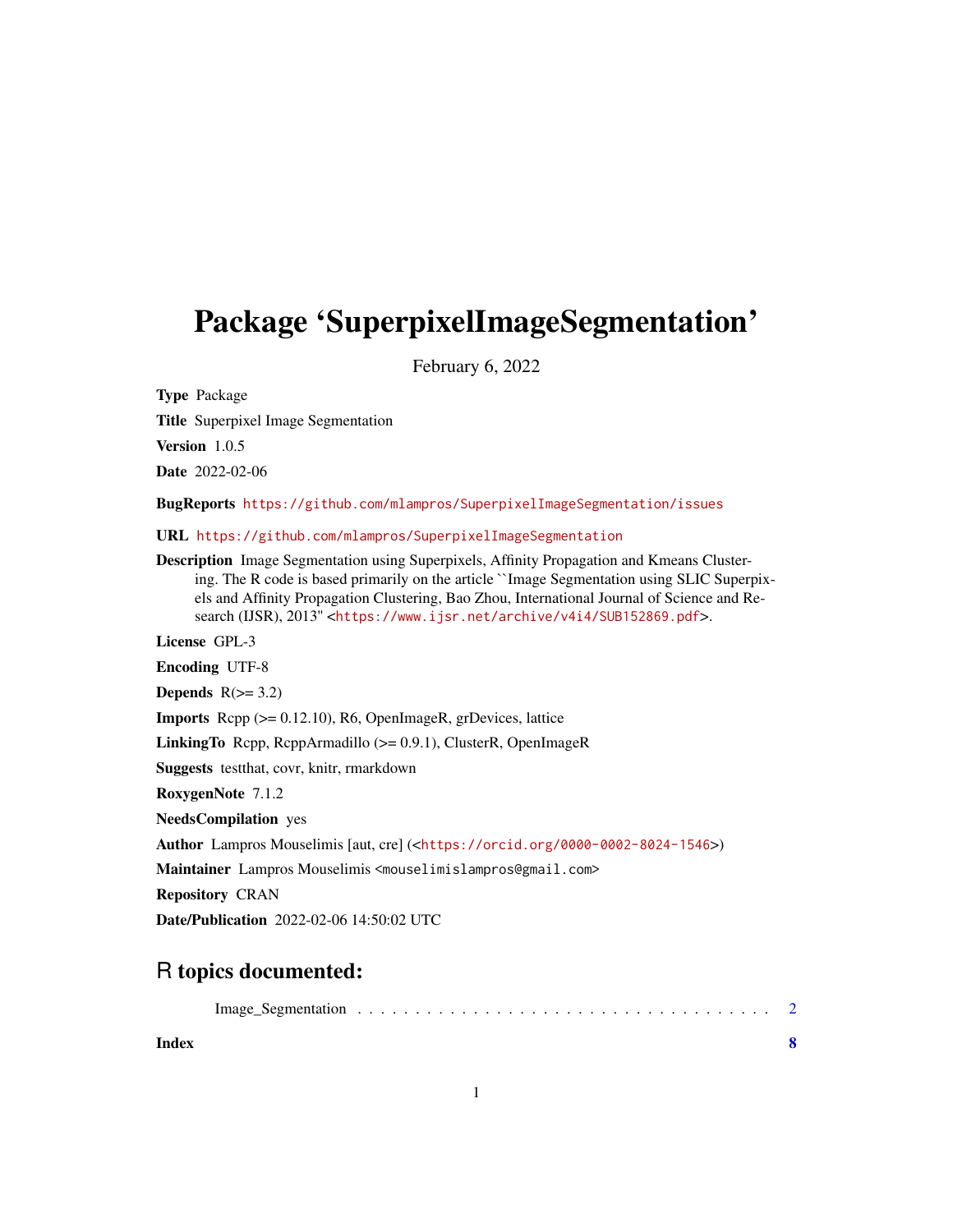<span id="page-1-0"></span>

#### Description

Segmentation of images based on Superpixels, Affinity propagation and Kmeans clustering Segmentation of images based on Superpixels, Affinity propagation and Kmeans clustering

#### Usage

# init <- Image\_Segmentation\$new()

#### Details

*sim wL*, *sim wA*, *sim wB* are the weights of the three channels. They keep balance so as to be consistent with human perception.

The quantity *colorradius* adjusts the number of clusters, and if its value is low, the number of targets would increase, which leads to more detailed segmentation results.

If the *adjust\_centroids\_and\_return\_masks* parameter is set to FALSE then the output *kmeans\_image\_data* will be an RGB image, otherwise it will be a black-and-white image.

*colour\_type* parameter: RGB (Red-Green-Blue), LAB (Lightness, A-colour-dimension, B-colourdimension) or HSV (Hue, Saturation, Value) colour.

Higher resolution images give better results.

The *affinity propagation* algorithm is used here with default parameter values.

By setting the *sim\_normalize* parameter to TRUE, the affinity propagation algorithm requires less iterations to complete. However, the *colorradius* parameter does not have an effect if the similarity matrix is normalized.

Regarding the *use\_median* parameter in the Rcpp I use the following steps: *1st.* I compute the superpixels and extract the labels, *2nd.* each superpixel label consists of multiple pixels and for these superpixels I have to compute a dissimilarity matrix therefore each superpixel must correspond to a single value, *3rd.* to come to this single value for each superpixel the R user has the option to either use the 'mean' or the 'median of multiple image pixels (per superpixel)

–kmeans initializers–

optimal init : this initializer adds rows of the data incrementally, while checking that they do not already exist in the centroid-matrix

quantile\_init : initialization of centroids by using the cummulative distance between observations and by removing potential duplicates

kmeans++ : kmeans++ initialization. Reference : http://theory.stanford.edu/~sergei/papers/kMeansPPsoda.pdf AND http://stackoverflow.com/questions/5466323/how-exactly-does-k-means-work

random : random selection of data rows as initial centroids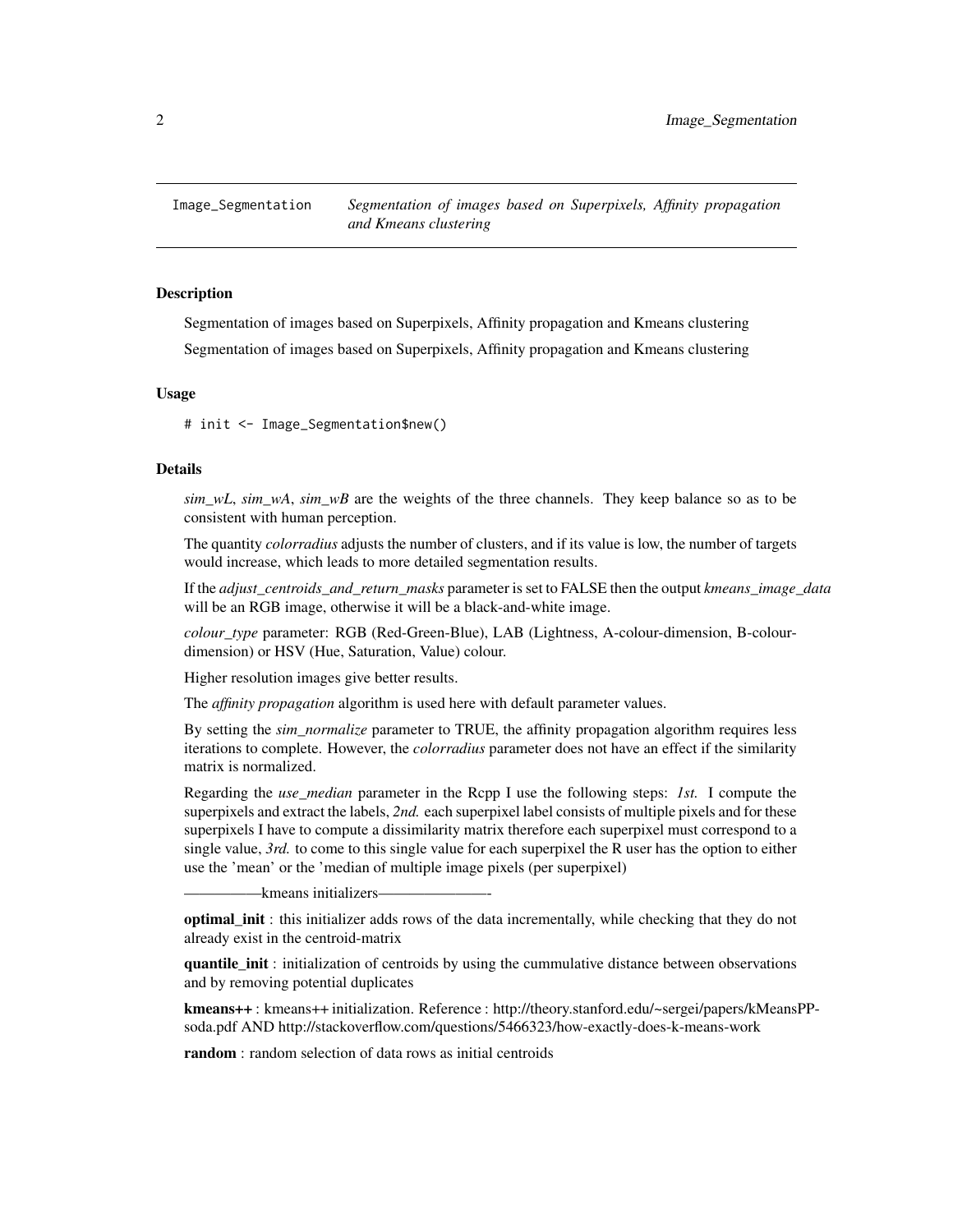Image\_Segmentation 3

#### Methods

Image\_Segmentation\$new()

```
--------------
```
spixel\_segmentation()

--------------

spixel\_masks\_show()

--------------

spixel\_clusters\_show()

--------------

#### Methods

#### Public methods:

- [Image\\_Segmentation\\$new\(\)](#page-2-0)
- [Image\\_Segmentation\\$spixel\\_segmentation\(\)](#page-2-1)
- [Image\\_Segmentation\\$spixel\\_masks\\_show\(\)](#page-4-0)
- [Image\\_Segmentation\\$spixel\\_clusters\\_show\(\)](#page-4-1)
- [Image\\_Segmentation\\$clone\(\)](#page-4-2)

#### <span id="page-2-0"></span>Method new():

*Usage:* Image\_Segmentation\$new()

#### <span id="page-2-1"></span>Method spixel\_segmentation():

```
Usage:
Image_Segmentation$spixel_segmentation(
  input_image,
 method = "slic",superpixel = 200,
  kmeans_method = "",
 AP_data = FALSE,
 use_median = TRUE,
 minib_kmeans_batch = 10,
 minib_kmeans_init_fraction = 0.5,
  kmeans_num_init = 3,
  kmeans_max_iters = 100,
  kmeans_initializer = "kmeans++",
  colour_type = "RGB",
  compactness_factor = 20,
  adjust_centroids_and_return_masks = FALSE,
  return_labels_2_dimensionsional = FALSE,
  sim_normalize = FALSE,
  sim_wL = 3,
  sim_wA = 10,
```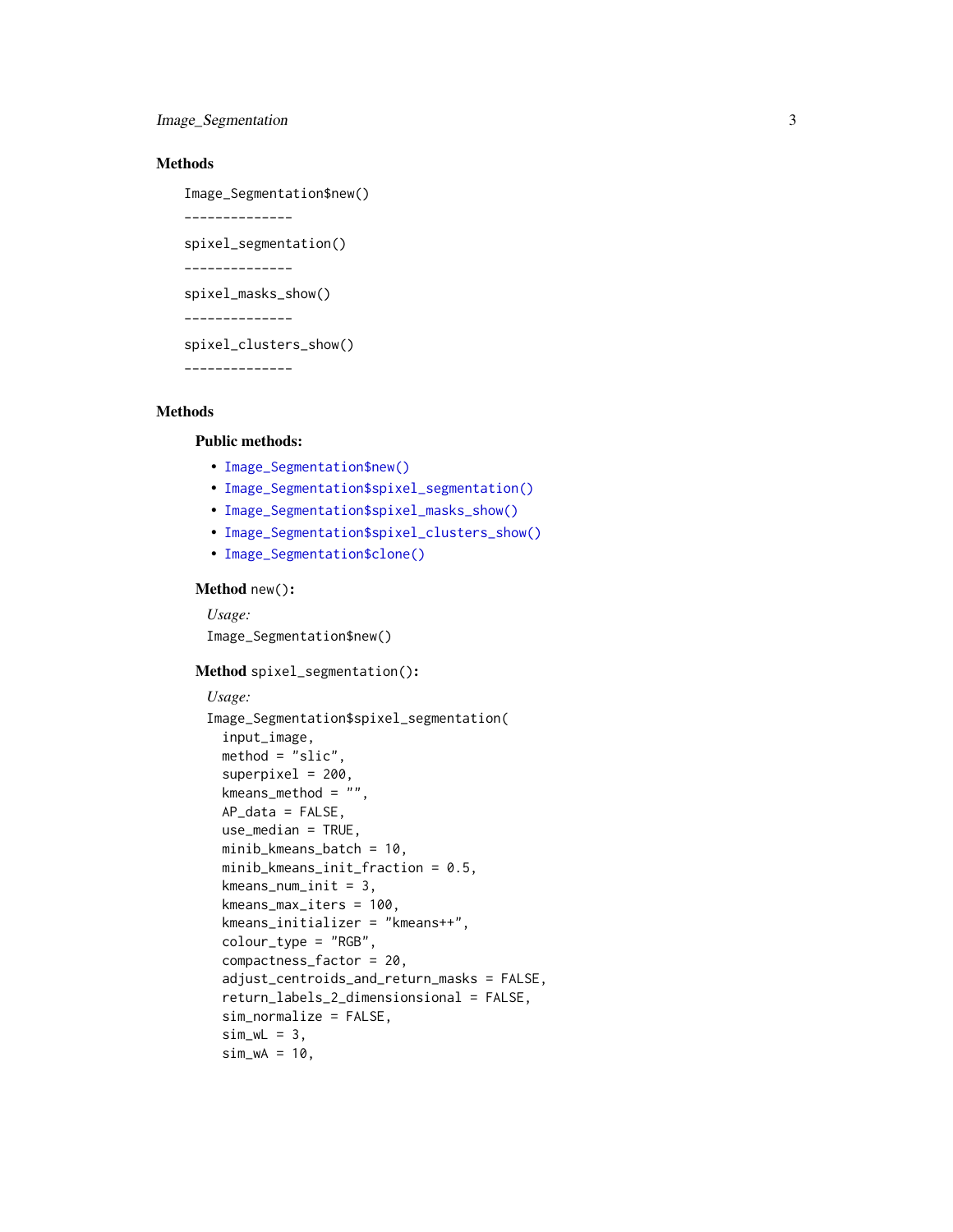```
sim_wB = 10.
  sim_color_radius = 20,
  ap_maxits = 1000,
  ap_{\text{convits}} = 100,
  ap\_dampfact = 0.9,
  ap\_nonoise = 0,
  verbose = FALSE
)
```
#### *Arguments:*

input\_image a 3-dimensional input image (the range of the pixel values should be preferably in the range 0 to 255)

method a character string specifying the superpixel method. It can be either "slic" or "slico" superpixel a numeric value specifying the number of superpixels

- kmeans\_method a character string specifying the kmeans method. If not empty ("") then it can be either "kmeans" or "mini\_batch\_kmeans"
- AP\_data a boolean. If TRUE then the affinity propagation image data will be computed and returned

use\_median a boolean. If TRUE then the median will be used rather than the mean value for the inner computations (see the details section for more information)

- minib\_kmeans\_batch the size of the mini batches
- minib\_kmeans\_init\_fraction percentage of data to use for the initialization centroids (applies if initializer is *kmeans++* or *optimal\_init*). Should be a float number between 0.0 and 1.0.

kmeans\_num\_init number of times the algorithm will be run with different centroid seeds

- kmeans\_max\_iters the maximum number of clustering iterations
- kmeans\_initializer the method of initialization. One of, *optimal\_init*, *quantile\_init*, *kmeans++* and *random*. See details for more information
- colour\_type a character string specifying the colour type. It can be one of "RGB", "LAB" or "HSV"
- compactness\_factor a numeric value specifying the compactness parameter in case that *method* is "slic"
- adjust\_centroids\_and\_return\_masks a boolean. If TRUE and the *kmeans\_method* parameter is NOT empty ("") then the centroids will be adjusted and image-masks will be returned. This will allow me to plot the masks using the *spixel\_masks\_show* method.
- return\_labels\_2\_dimensionsional a boolean. If TRUE then a matrix of labels based on the output superpixels in combination with the Affinity Propagation clusters will be returned
- sim\_normalize a boolean. If TRUE then the constructed similarity matrix will be normalised to have unit p-norm (see the armadillo documentation for more details)
- sim\_wL a numeric value specifying the weight for the *"L"* channel of the image (see the details section for more information)
- sim\_wA a numeric value specifying the weight for the *"A"* channel of the image (see the details section for more information)
- sim\_wB a numeric value specifying the weight for the *"B"* channel of the image (see the details section for more information)
- sim\_color\_radius a numeric value specifying the *colorradius* (see the details section for more information)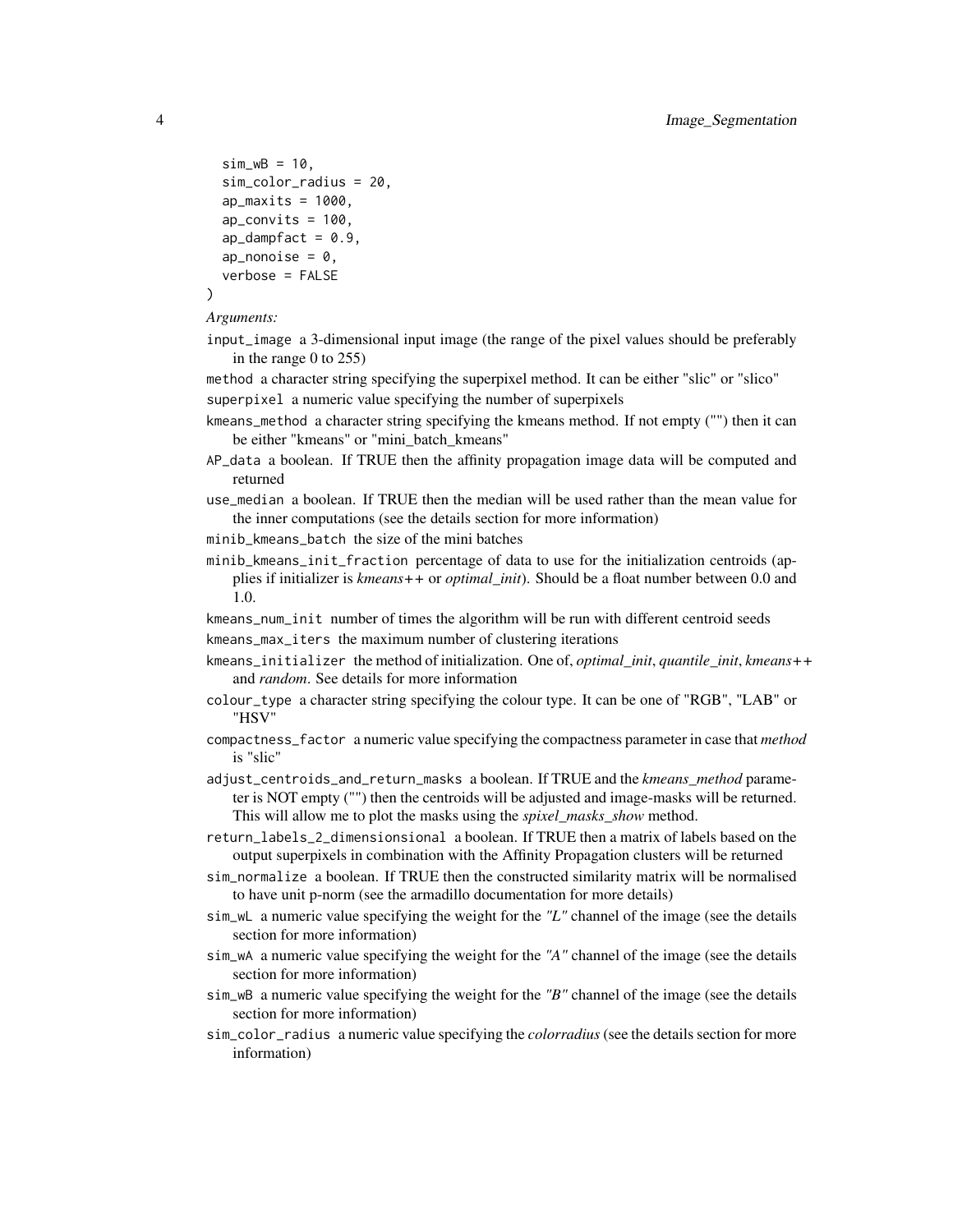- ap\_maxits a numeric value specifying the maximum number of iterations for the Affinity Propagation Clustering (defaults to 1000)
- ap\_convits a numeric value. If the estimated exemplars stay fixed for convits iterations, the affinity propagation algorithm terminates early (defaults to 100)
- ap\_dampfact a float number specifying the update equation damping level in [0.5, 1). Higher values correspond to heavy damping, which may be needed if oscillations occur in the Affinity Propagation Clustering (defaults to 0.9)
- ap\_nonoise a float number. The affinity propagation algorithm adds a small amount of noise to *data* to prevent degenerate cases; this disables that.
- verbose a boolean. If TRUE then information will be printed in the console (spixel\_masks\_show method)

<span id="page-4-0"></span>Method spixel\_masks\_show():

```
Usage:
Image_Segmentation$spixel_masks_show(
 delay_display_seconds = 3,
 display_a11 = FALSE,margin_btw_plots = 0.15,
  verbose = FALSE
)
```

```
Arguments:
```
- delay\_display\_seconds a numeric value specifying the seconds to delay the display of the next image (It displays the images consecutively). This parameter applies only if the *display\_all* is set to FALSE (spixel\_masks\_show method)
- display\_all a boolean. If TRUE then all images will be displayed in a grid (spixel\_masks\_show method)
- margin\_btw\_plots a float number specifying the margins between the plots if the *display\_all* parameter is set to TRUE (spixel\_masks\_show method)
- verbose a boolean. If TRUE then information will be printed in the console (spixel\_masks\_show method)

<span id="page-4-1"></span>Method spixel\_clusters\_show():

```
Usage:
Image_Segmentation$spixel_clusters_show(
  spix_labels,
  color_palette = grDevices::rainbow,
  parameter_list_png = NULL
)
```
*Arguments:*

- spix\_labels a matrix. I can retrieve the "spix\_labels" parameter by setting the "return\_labels\_2\_dimensionsional" parameter to TRUE in the "spixel\_segmentation" method (spixel\_clusters\_show method)
- color\_palette one of the color palettes. Use ?grDevices::topo.colors to see the available color palettes
- <span id="page-4-2"></span>parameter\_list\_png either NULL or a list of parameters passed to the ?grDevices::png function, such as list(filename = 'img.png', width = 100, height = 100, units = "px", pointsize = 12, bg = "white", type = "quartz")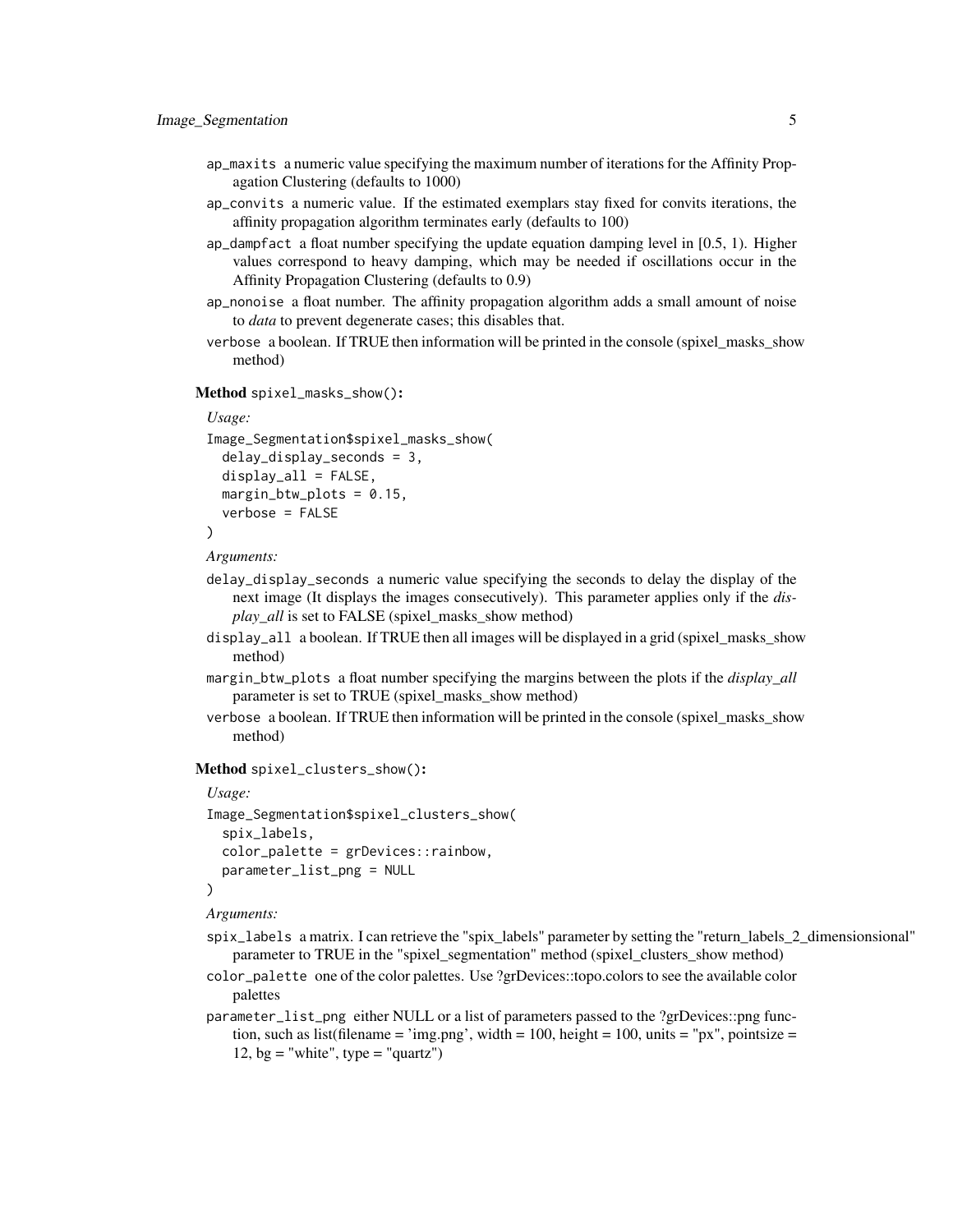Method clone(): The objects of this class are cloneable with this method.

*Usage:*

Image\_Segmentation\$clone(deep = FALSE)

*Arguments:*

deep Whether to make a deep clone.

#### References

https://www.ijsr.net/archive/v4i4/SUB152869.pdf , "Image Segmentation using SLIC Superpixels and Affinity Propagation Clustering", Bao Zhou, 2013, International Journal of Science and Research (IJSR)

#### Examples

library(SuperpixelImageSegmentation)

```
path = system.file("images", "BSR_bsds500_image.jpg", package = "SuperpixelImageSegmentation")
im = OpenImageR::readImage(path)
init = Image_Segmentation$new()
num_spix = 10 # for illustration purposes
# num_spix = 600 # recommended number of superpixels
spx = init$spixel_segmentation(input_image = im,
                               superscript{1} = num_spix,
                              AP_data = TRUE,
                              use_median = TRUE,
                               return_labels_2_dimensionsional = TRUE,
                               sim_color_radius = 10)
#...........................
# plot the superpixel labels
#...........................
plt = init$spixel_clusters_show(spix_labels = spx$spix_labels,
                               color_palette = grDevices::rainbow,
                               parameter_list_png = NULL)
# plt
#....................................................
# create a binary image for a specified cluster label
#....................................................
pix_values = spx$spix_labels
```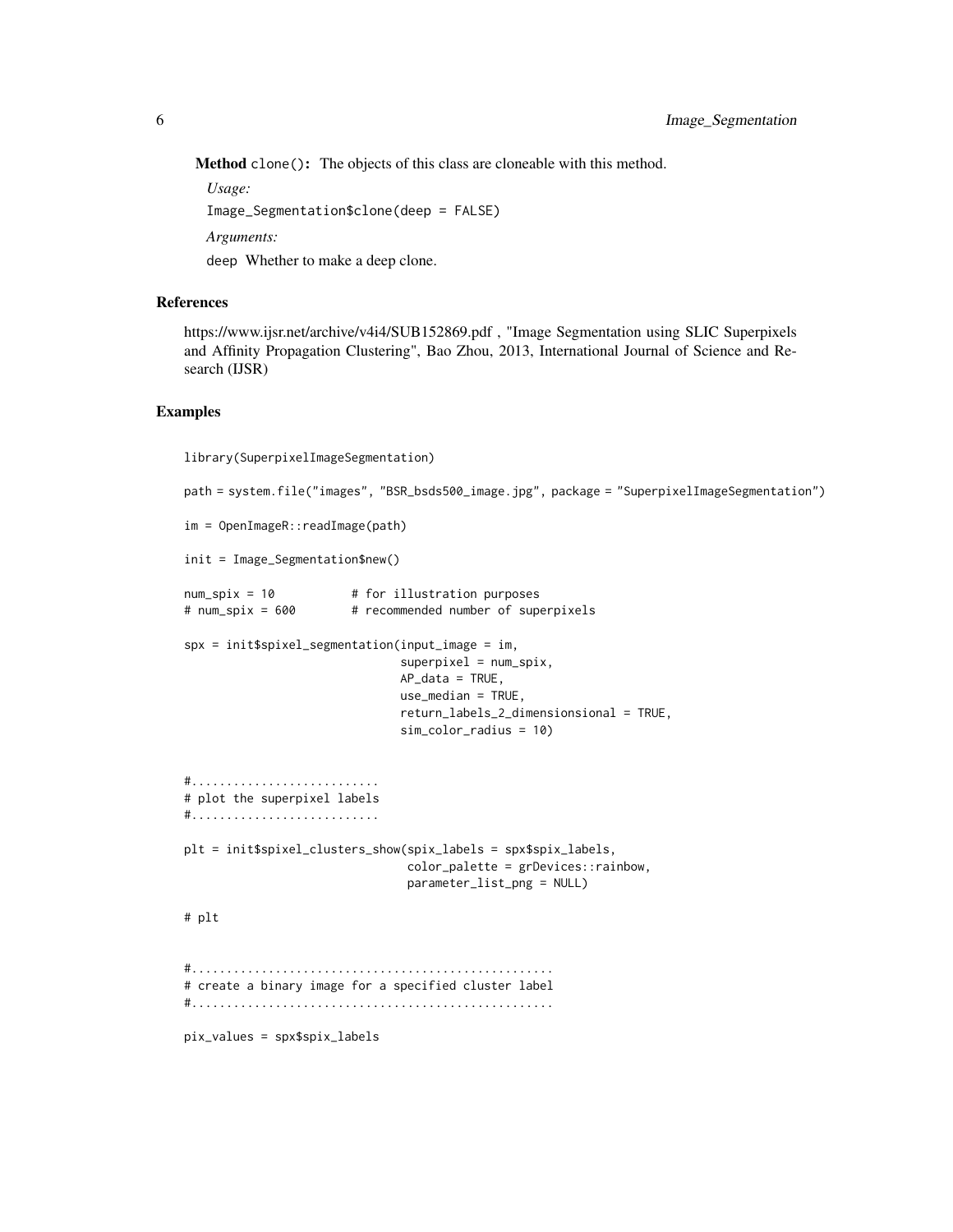#### Image\_Segmentation 7

| target cluster = 3                               | # determine clusters visually ('plt' variable) |
|--------------------------------------------------|------------------------------------------------|
| $pix_value s[pix_value s != target_cluster] = 0$ | # set all other values to 0 (background)       |
| $pix_value$ s[pix_values == target_cluster] = 1  | # set the target_cluster to 1 (binary image)   |

# OpenImageR::imageShow(pix\_values)